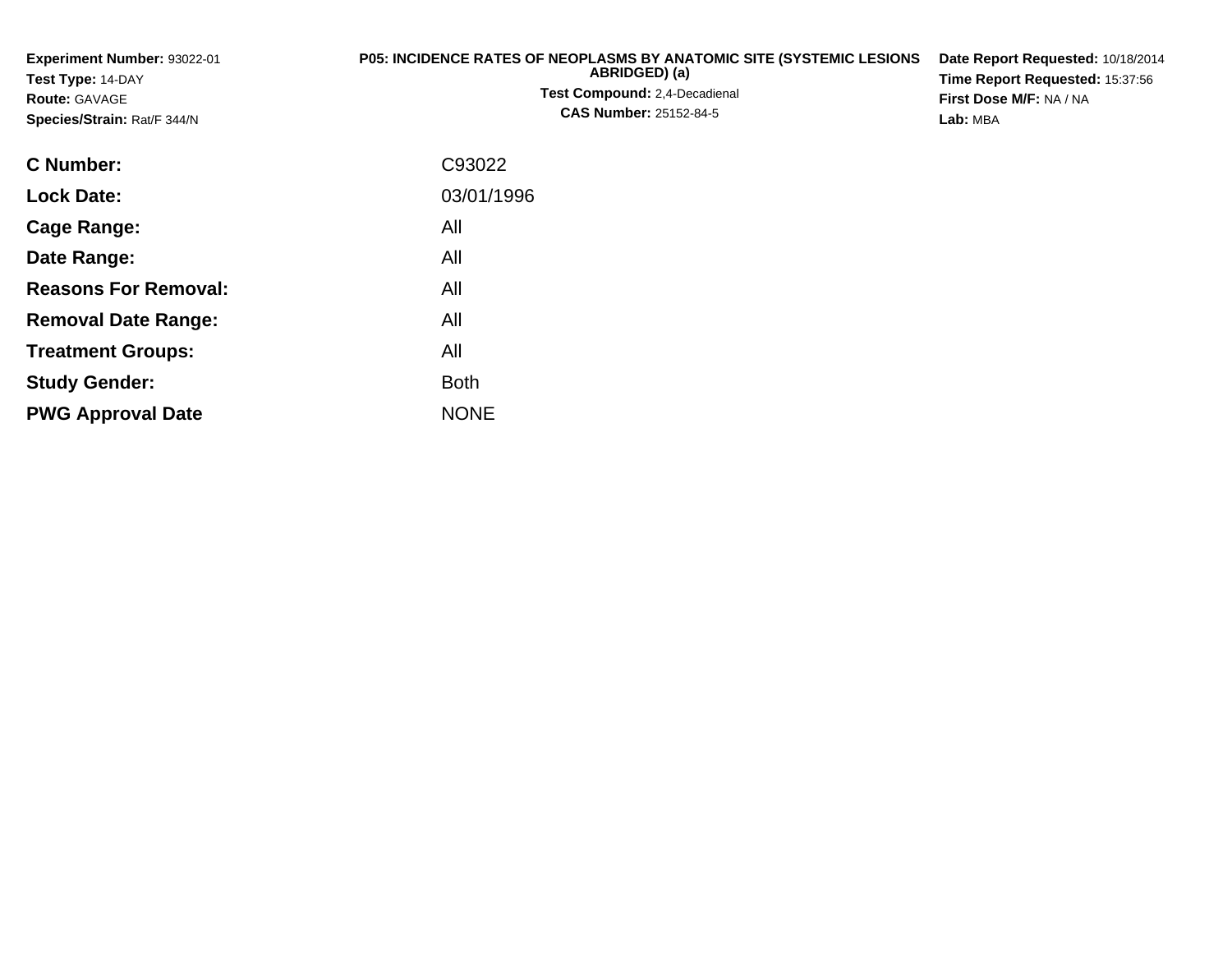| Experiment Number: 93022-01<br>Test Type: 14-DAY  |                     |                               | ABRIDGED) (a)           | P05: INCIDENCE RATES OF NEOPLASMS BY ANATOMIC SITE (SYSTEMIC LESIONS | Time Report Requested: 15:37:56 | Date Report Requested: 10/18/2014 |  |
|---------------------------------------------------|---------------------|-------------------------------|-------------------------|----------------------------------------------------------------------|---------------------------------|-----------------------------------|--|
| Route: GAVAGE                                     |                     | Test Compound: 2,4-Decadienal | First Dose M/F: NA / NA |                                                                      |                                 |                                   |  |
| Species/Strain: Rat/F 344/N<br>F 344/N Rat MALE   |                     | <b>CAS Number: 25152-84-5</b> | Lab: MBA                |                                                                      |                                 |                                   |  |
|                                                   | <b>MG/KG</b><br>0.0 | <b>MG/KG</b><br>45.0          | 133.0 MG/KG             | 400.0 MG/KG                                                          | 1200.0 MG/KG                    | 3600.0 MG/KG                      |  |
| <b>Disposition Summary</b>                        |                     |                               |                         |                                                                      |                                 |                                   |  |
| <b>Animals Initially In Study</b>                 | 5                   | 5                             | 5                       | 5                                                                    | 5                               | 5                                 |  |
| <b>Early Deaths</b>                               |                     |                               |                         |                                                                      |                                 |                                   |  |
| <b>Moribund Sacrifice</b><br><b>Natural Death</b> |                     |                               |                         |                                                                      |                                 | 1<br>4                            |  |
| <b>Survivors</b>                                  |                     |                               |                         |                                                                      |                                 |                                   |  |
| <b>Terminal Sacrifice</b>                         | $5\phantom{.0}$     | $5\phantom{.0}$               | 5                       | 5                                                                    | 5                               |                                   |  |
| <b>Animals Examined Microscopically</b>           | 5                   |                               |                         | 5                                                                    | 5                               | 5                                 |  |
| <b>ALIMENTARY SYSTEM</b>                          |                     |                               |                         |                                                                      |                                 |                                   |  |
| Liver                                             | (5)                 | (0)                           | (0)                     | (0)                                                                  | (5)                             | (5)                               |  |
| Stomach, Forestomach                              | (5)                 | (0)                           | (0)                     | (5)                                                                  | (5)                             | (5)                               |  |
| Stomach, Glandular                                | (0)                 | (0)                           | (0)                     | (0)                                                                  | (0)                             | (1)                               |  |
| CARDIOVASCULAR SYSTEM<br>None                     |                     |                               |                         |                                                                      |                                 |                                   |  |
| <b>ENDOCRINE SYSTEM</b><br>None                   |                     |                               |                         |                                                                      |                                 |                                   |  |
| <b>GENERAL BODY SYSTEM</b><br>None                |                     |                               |                         |                                                                      |                                 |                                   |  |
| <b>GENITAL SYSTEM</b><br>None                     |                     |                               |                         |                                                                      |                                 |                                   |  |
| <b>HEMATOPOIETIC SYSTEM</b><br>Thymus             | (0)                 | (0)                           | (0)                     | (0)                                                                  | (0)                             | (1)                               |  |
| <b>INTEGUMENTARY SYSTEM</b>                       |                     |                               |                         |                                                                      |                                 |                                   |  |
| Skin                                              | (0)                 | (0)                           | (0)                     | (0)                                                                  | (0)                             | (1)                               |  |

a - Number of animals examined microscopically at site and number of animals with lesion

b - Primary tumors: all tumors except metastatic tumors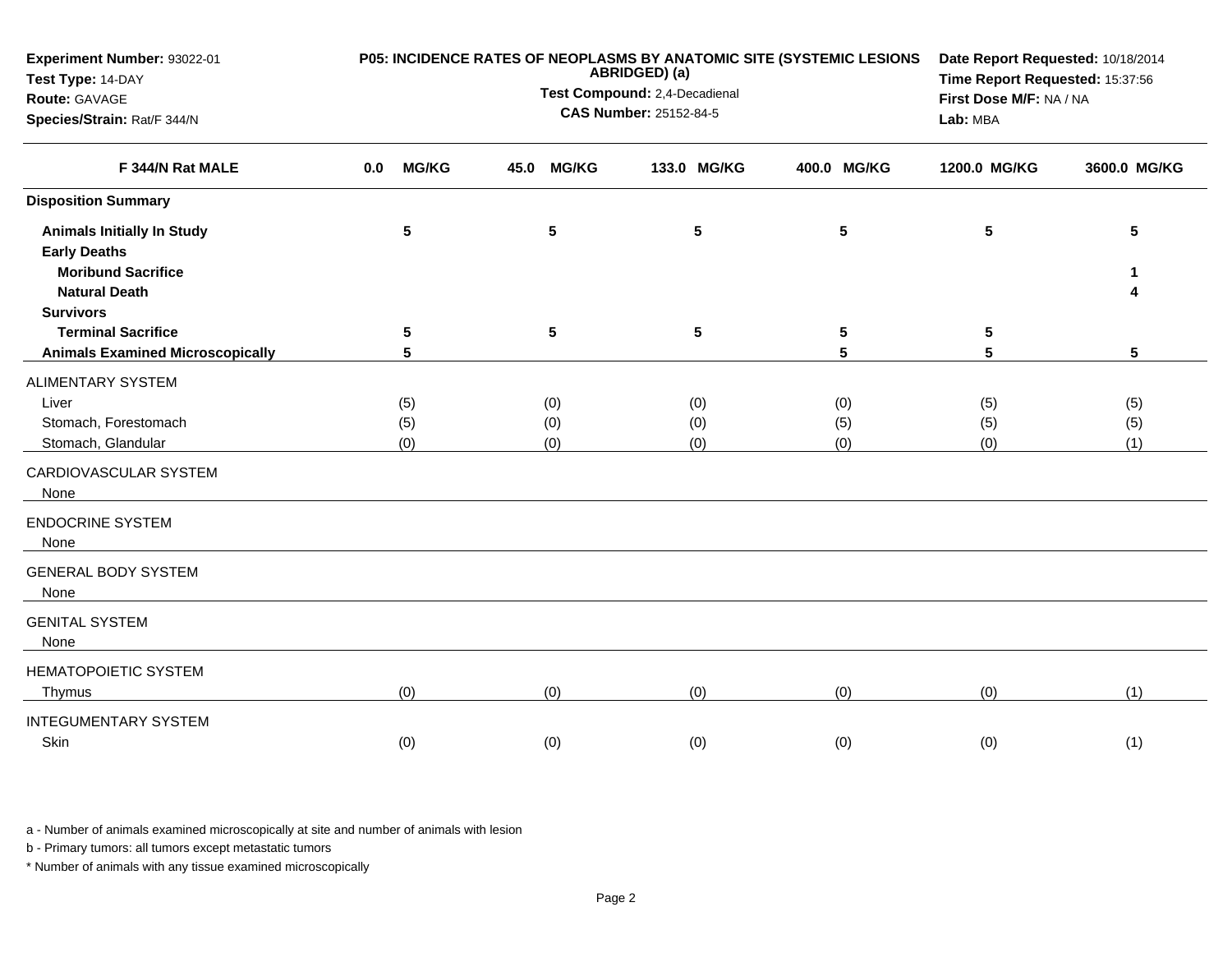| Experiment Number: 93022-01<br>Test Type: 14-DAY<br><b>Route: GAVAGE</b><br>Species/Strain: Rat/F 344/N | P05: INCIDENCE RATES OF NEOPLASMS BY ANATOMIC SITE (SYSTEMIC LESIONS | Date Report Requested: 10/18/2014<br>Time Report Requested: 15:37:57<br>First Dose M/F: NA / NA<br>Lab: MBA |             |             |              |              |
|---------------------------------------------------------------------------------------------------------|----------------------------------------------------------------------|-------------------------------------------------------------------------------------------------------------|-------------|-------------|--------------|--------------|
| F 344/N Rat MALE                                                                                        | <b>MG/KG</b><br>0.0                                                  | <b>MG/KG</b><br>45.0                                                                                        | 133.0 MG/KG | 400.0 MG/KG | 1200.0 MG/KG | 3600.0 MG/KG |
| MUSCULOSKELETAL SYSTEM<br>None                                                                          |                                                                      |                                                                                                             |             |             |              |              |
| NERVOUS SYSTEM<br>None                                                                                  |                                                                      |                                                                                                             |             |             |              |              |
| <b>RESPIRATORY SYSTEM</b><br>None                                                                       |                                                                      |                                                                                                             |             |             |              |              |
| SPECIAL SENSES SYSTEM<br>None                                                                           |                                                                      |                                                                                                             |             |             |              |              |
| <b>URINARY SYSTEM</b><br>Kidney                                                                         | (5)                                                                  | (0)                                                                                                         | (0)         | (0)         | (5)          | (4)          |

a - Number of animals examined microscopically at site and number of animals with lesion

b - Primary tumors: all tumors except metastatic tumors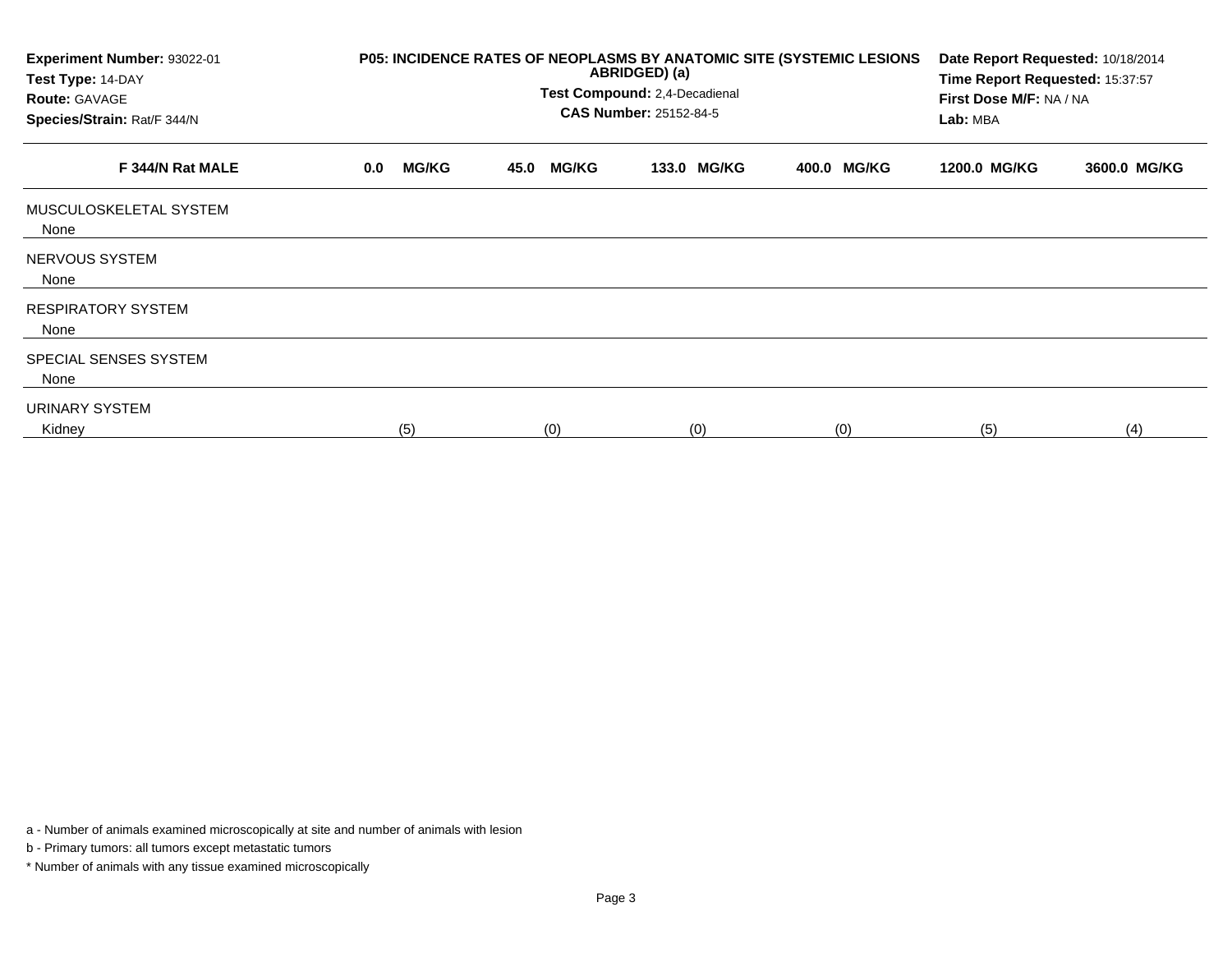| Experiment Number: 93022-01<br>Test Type: 14-DAY<br><b>Route: GAVAGE</b><br>Species/Strain: Rat/F 344/N    |     | P05: INCIDENCE RATES OF NEOPLASMS BY ANATOMIC SITE (SYSTEMIC LESIONS | Test Compound: 2,4-Decadienal | Date Report Requested: 10/18/2014<br>Time Report Requested: 15:37:57<br>First Dose M/F: NA / NA<br>Lab: MBA |             |             |              |              |
|------------------------------------------------------------------------------------------------------------|-----|----------------------------------------------------------------------|-------------------------------|-------------------------------------------------------------------------------------------------------------|-------------|-------------|--------------|--------------|
| F 344/N Rat MALE                                                                                           | 0.0 | <b>MG/KG</b>                                                         | 45.0                          | <b>MG/KG</b>                                                                                                | 133.0 MG/KG | 400.0 MG/KG | 1200.0 MG/KG | 3600.0 MG/KG |
| <b>Tumor Summary for MALE</b>                                                                              |     |                                                                      |                               |                                                                                                             |             |             |              |              |
| <b>Total Animals with Primary Neoplasms (b)</b><br><b>Total Primary Neoplasms</b>                          |     |                                                                      |                               |                                                                                                             |             |             |              |              |
| <b>Total Animals with Benign Neoplasms</b><br><b>Total Benign Neoplasms</b>                                |     |                                                                      |                               |                                                                                                             |             |             |              |              |
| <b>Total Animals with Malignant Neoplasms</b><br><b>Total Malignant Neoplasms</b>                          |     |                                                                      |                               |                                                                                                             |             |             |              |              |
| <b>Total Animals with Metastatic Neoplasms</b><br><b>Total Metastatic Neoplasms</b>                        |     |                                                                      |                               |                                                                                                             |             |             |              |              |
| <b>Total Animals with Malignant Neoplasms</b><br><b>Uncertain Primary Site</b>                             |     |                                                                      |                               |                                                                                                             |             |             |              |              |
| Total Animals with Neoplasms Uncertain -<br><b>Benign or Malignant</b><br><b>Total Uncertain Neoplasms</b> |     |                                                                      |                               |                                                                                                             |             |             |              |              |

\*\*\*END OF MALE DATA\*\*\*

a - Number of animals examined microscopically at site and number of animals with lesion

b - Primary tumors: all tumors except metastatic tumors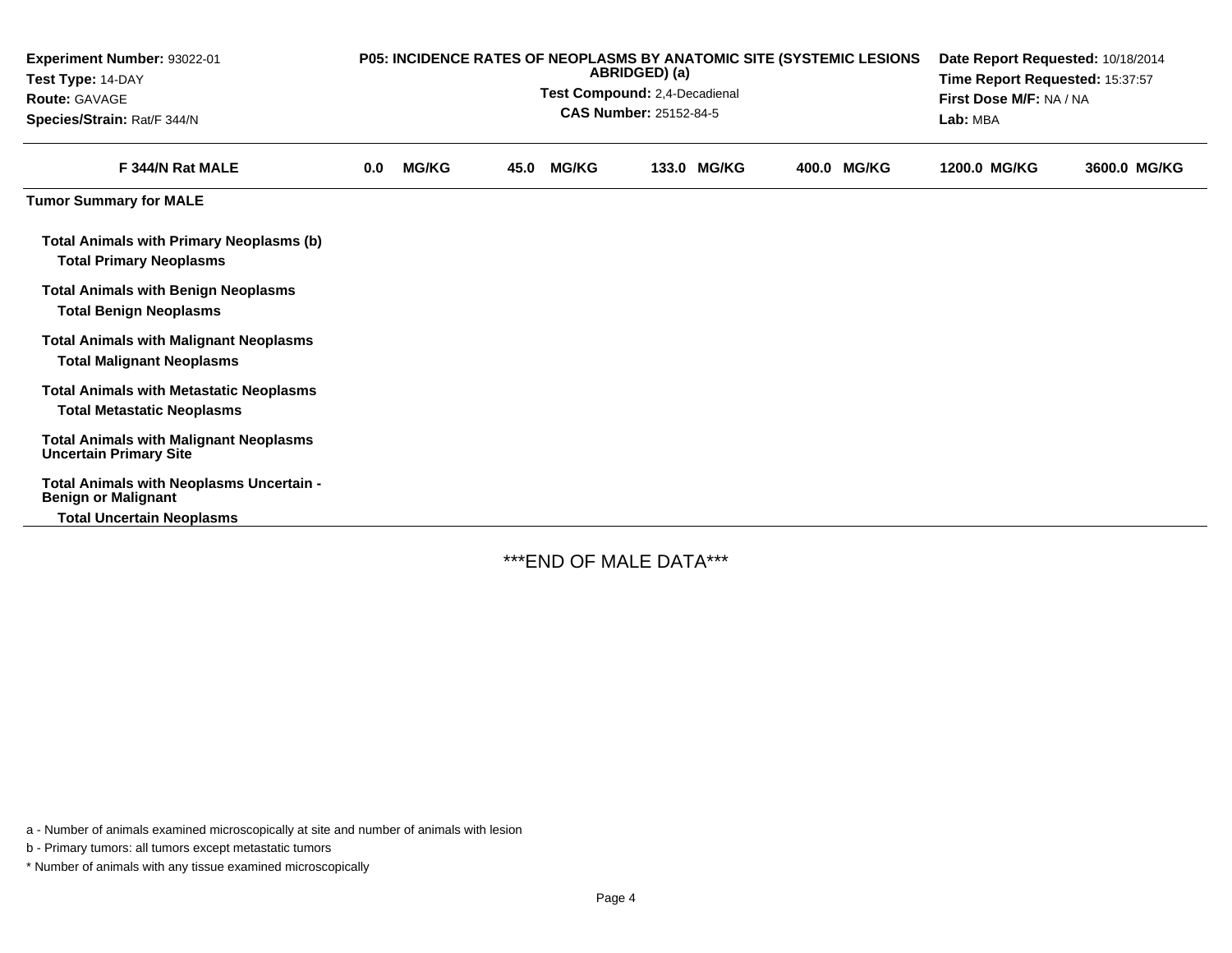| Experiment Number: 93022-01<br>Test Type: 14-DAY<br>Route: GAVAGE<br>Species/Strain: Rat/F 344/N |                     | P05: INCIDENCE RATES OF NEOPLASMS BY ANATOMIC SITE (SYSTEMIC LESIONS<br>ABRIDGED) (a)<br>Test Compound: 2,4-Decadienal<br><b>CAS Number: 25152-84-5</b> | Date Report Requested: 10/18/2014<br>Time Report Requested: 15:37:57<br>First Dose M/F: NA / NA<br>Lab: MBA |             |                 |              |
|--------------------------------------------------------------------------------------------------|---------------------|---------------------------------------------------------------------------------------------------------------------------------------------------------|-------------------------------------------------------------------------------------------------------------|-------------|-----------------|--------------|
| F 344/N Rat FEMALE                                                                               | <b>MG/KG</b><br>0.0 | <b>KG/KG</b><br>45.0                                                                                                                                    | 133.0 MG/KG                                                                                                 | 400.0 MG/KG | 1200.0 MG/KG    | 3600.0 MG/KG |
| <b>Disposition Summary</b>                                                                       |                     |                                                                                                                                                         |                                                                                                             |             |                 |              |
| <b>Animals Initially In Study</b><br><b>Early Deaths</b>                                         | $5\phantom{1}$      | $5\phantom{.0}$                                                                                                                                         | $5\phantom{.0}$                                                                                             | 5           | $5\phantom{.0}$ | 5            |
| <b>Natural Death</b><br><b>Survivors</b>                                                         |                     |                                                                                                                                                         | 1                                                                                                           |             |                 | 5            |
| <b>Terminal Sacrifice</b><br><b>Animals Examined Microscopically</b>                             | 5<br>5              | $5\phantom{.0}$                                                                                                                                         | 4                                                                                                           | 5<br>5      | 5<br>5          | 5            |
| <b>ALIMENTARY SYSTEM</b><br>Liver<br>Stomach, Forestomach                                        | (5)<br>(5)          | (0)<br>(0)                                                                                                                                              | (0)<br>(0)                                                                                                  | (0)<br>(5)  | (5)<br>(5)      | (5)<br>(5)   |
| CARDIOVASCULAR SYSTEM<br>None                                                                    |                     |                                                                                                                                                         |                                                                                                             |             |                 |              |
| <b>ENDOCRINE SYSTEM</b><br>None                                                                  |                     |                                                                                                                                                         |                                                                                                             |             |                 |              |
| <b>GENERAL BODY SYSTEM</b><br>None                                                               |                     |                                                                                                                                                         |                                                                                                             |             |                 |              |
| <b>GENITAL SYSTEM</b><br>None                                                                    |                     |                                                                                                                                                         |                                                                                                             |             |                 |              |
| <b>HEMATOPOIETIC SYSTEM</b><br>Thymus                                                            | (0)                 | (0)                                                                                                                                                     | (0)                                                                                                         | (0)         | (0)             | (3)          |
| <b>INTEGUMENTARY SYSTEM</b><br>Skin                                                              | (0)                 | (0)                                                                                                                                                     | (0)                                                                                                         | (0)         | (0)             | (2)          |
| MUSCULOSKELETAL SYSTEM                                                                           |                     |                                                                                                                                                         |                                                                                                             |             |                 |              |

None

a - Number of animals examined microscopically at site and number of animals with lesion

b - Primary tumors: all tumors except metastatic tumors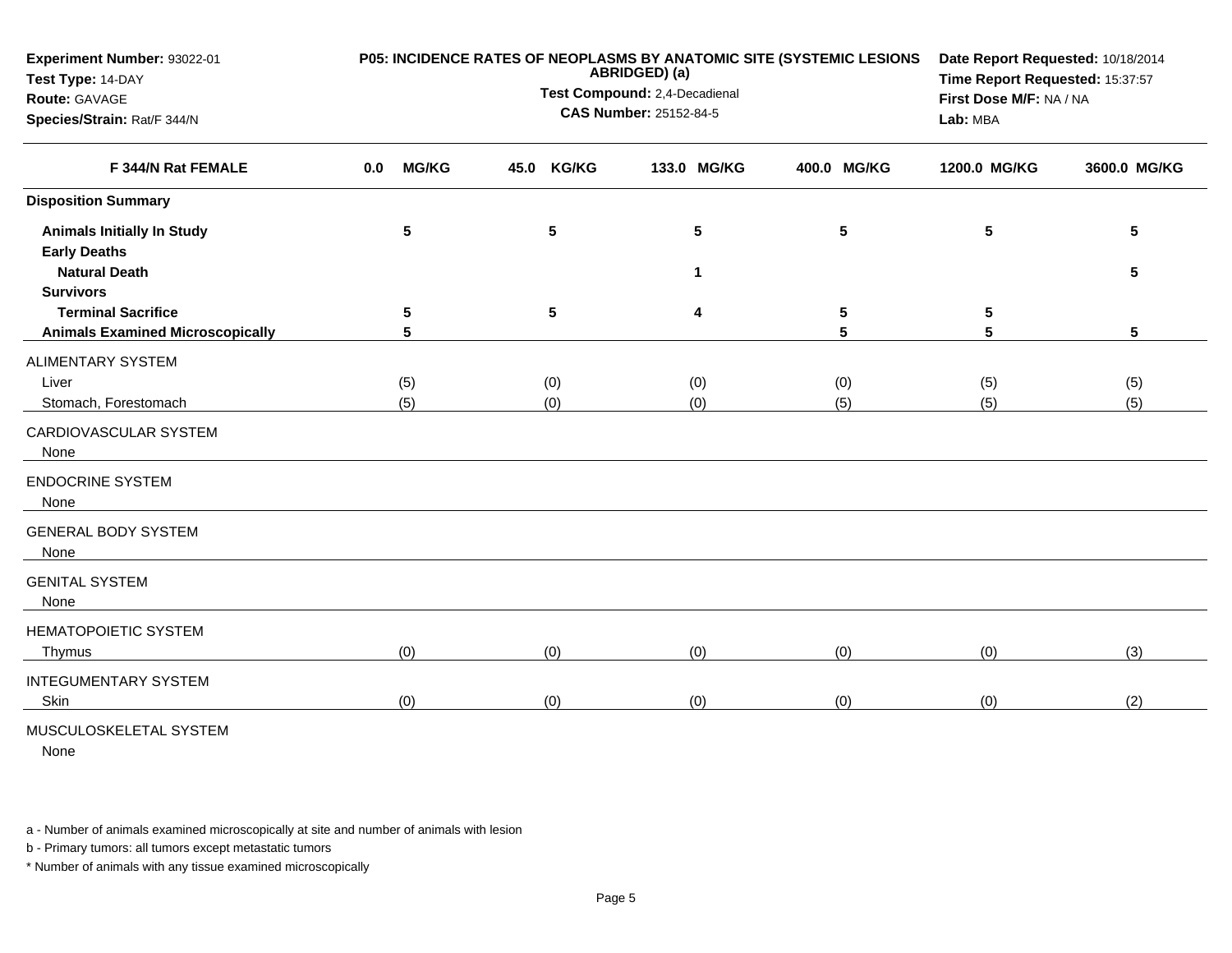| Experiment Number: 93022-01<br>Test Type: 14-DAY<br><b>Route: GAVAGE</b><br>Species/Strain: Rat/F 344/N | P05: INCIDENCE RATES OF NEOPLASMS BY ANATOMIC SITE (SYSTEMIC LESIONS | Date Report Requested: 10/18/2014<br>Time Report Requested: 15:37:57<br>First Dose M/F: NA / NA<br>Lab: MBA |             |             |              |              |
|---------------------------------------------------------------------------------------------------------|----------------------------------------------------------------------|-------------------------------------------------------------------------------------------------------------|-------------|-------------|--------------|--------------|
| F 344/N Rat FEMALE                                                                                      | <b>MG/KG</b><br>0.0                                                  | <b>KG/KG</b><br>45.0                                                                                        | 133.0 MG/KG | 400.0 MG/KG | 1200.0 MG/KG | 3600.0 MG/KG |
| NERVOUS SYSTEM<br>None                                                                                  |                                                                      |                                                                                                             |             |             |              |              |
| <b>RESPIRATORY SYSTEM</b><br>None                                                                       |                                                                      |                                                                                                             |             |             |              |              |
| SPECIAL SENSES SYSTEM<br>None                                                                           |                                                                      |                                                                                                             |             |             |              |              |
| <b>URINARY SYSTEM</b><br>Kidney                                                                         | (5)                                                                  | (0)                                                                                                         | (0)         | (0)         | (5)          | (4)          |

a - Number of animals examined microscopically at site and number of animals with lesion

b - Primary tumors: all tumors except metastatic tumors